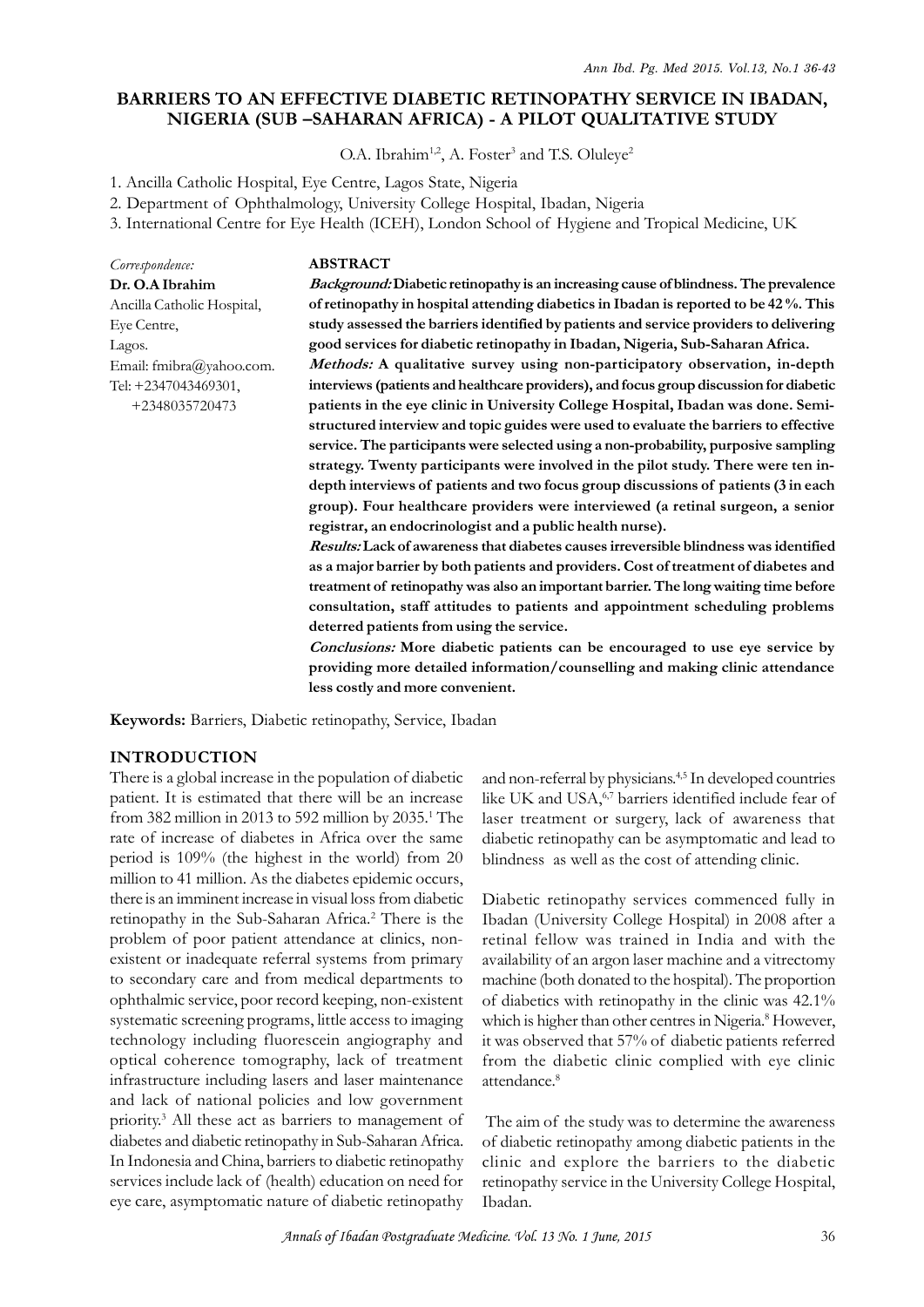#### **METHODOLOGY**

This was a qualitative study using a non- probabilistic sampling strategy to select participants in the study. College Hospital, Ibadan, a tertiary facility. It is the only facility where diabetic retinopathy service is provided in the metropolitan city with a population of 2.72 million.<sup>9</sup> The study involved a nonparticipatory observation, interviews (patients and providers) and focus group discussions (patients).

The diabetic patients were identified from the new patients' register, surgeon record book and laser register. This was done for the years 2011-2013. The initial plan was to pick patients systematically as they came to the clinic, but this was not feasible because of a nationwide doctors' industrial action during the data collection in July/August, 2014. The phone numbers register. This was done for the years 2011-2013. The<br>initial plan was to pick patients systematically as they<br>came to the clinic, but this was not feasible because of<br>a nationwide doctors' industrial action during the data The patients were called on phone and invited to be came to the clinic, but this was not teasible because of issues,<br>a nationwide doctors' industrial action during the data transcr<br>collection in July/August, 2014. The phone numbers identiti<br>of patients were retrieved from t a nationwide doctors' industrial action during the data<br>
collection in July/August, 2014. The phone numbers<br>
of patients were retrieved from the medical records.<br>
The patients were called on phone and invited to be<br>
part o Patients who had not accessed the service early or regularly and subsequently lost significant vision from diabetic retinopathy (DR) were considered to be "information rich plus". Patients with severe DR/ proliferative diabetic retinopathy that required treatment and had not experienced sight loss that had presented earlier and accessed the service were identified and considered as 'information rich'. Patients with diabetic retinopathy of lesser severity compared with the two categories above were identified and included. Patients who had accessed the DR services within the last 2 years were included in the study. This was to avoid recall bias. Patient who were less than eighteen years or too unwell to participate were excluded. This was because of ethical issues about giving consent and to reduce stress respectively.

Ten patients were involved in the in-depth interviews while 6 patients were involved in two Focus Grouped Discussions (FGD). The FGD were organised separately for males and females with each group having 3 people each. This was because of cultural reasons (so the women could freely express themselves and not feel intimidated by the presence of the men). ...... I didn't mention about Diabetic Association of Nigeria. Four providers were interviewed on the study. Semistructured topic guides were used for the interviews and focus discussions. The participants were allowed to use their preferred language (English or Yoruba) during the interviews and discussions.

The summary of the participants is shown in **fig 1 below.**

The study was carried out in the Eye clinic, University given to all participants. Confidentiality of patients was Committee and the University of Ibadan/University College Hospital Institutional Review Board. Information sheet and informed consent sheet were Committee and the University of Ibadan/University<br>College Hospital Institutional Review Board.<br>Information sheet and informed consent sheet were<br>given to all participants. Confidentiality of patients was<br>maintained during discussions. Patients were identified by coded numbers which was used in the result. Participants' anonymity was respected. The code identifier and names were kept in a password encrypted document known only to the researcher. The recording was done with an encrypted digital Dictaphone and was transcribed. The recording in Yoruba was transcribed and translated to English. The language for analysis was English. The data was analysed by familiarising with the raw data through reading the transcription many times. Key issues, concepts and themes were identified from the transcripts. Thematic framework was used. The codes identified were arranged using the NVIVO 10 software. The interpretation of the results was then done.

#### **RESULTS**

The mean age of the patients was  $64.9 \pm 5.58$  years (Range: 57 - 73 years) and all had type 2 diabetes. There were 6 males and 10 females, giving a male female ratio of 1:1.6. About 62.5 % of the patients had diabetes for 10 years or more. Fourteen (43.8%) patients had at least secondary school education, while 2 (12.5%) had primary or no formal education. Eight (50%) patients had non proliferative diabetic retinopathy while the remaining 8 (50%) had proliferative type.

#### **Health information on diabetic retinopathy:**

Concerning awareness of diabetic retinopathy among the diabetic patients, the information was obtained majorly from diabetic clinics, support group meetings, books and/or internet. The effect of diabetes on the eyes was usually disseminated via health talk in the eye clinic. The health talk was that diabetes affect the eyes generally, specifics on how it does was not explained. The patients were not usually aware that diabetes can result to irreversible blindness if not promptly treated.  *I was first told about it in endocrinology clinic. Nobody talked on eye and diabetes in eye clinic, just eye generally. (P6)* generally, specifics on how it does was not explained.<br>The patients were not usually aware that diabetes can<br>result to irreversible blindness if not promptly treated.<br>*I was first told about it in endocrinology clinic*. No

*....... They ask questions, share ideas and experiences, so that helps with diabetic education. (Pro2)*

*....There is a book on diabetes, I usually read it. It was in the book I saw the different disease that diabetes cause to the body, the eyes etc...(Focus group1)*

*...... Through the internet, from our doctors, from the labs, they will let us know what the sugar level is (Focus group2)*

Ethical approval was obtained from the London during the interviews and discussions. *the e*<br>The summary of the participants is shown in **fig 1** ......<br>**below.**<br>Ethical approval was obtained from the London<br>School of Hygiene and Tropical Medicine Ethics<br>*Annals of Iba*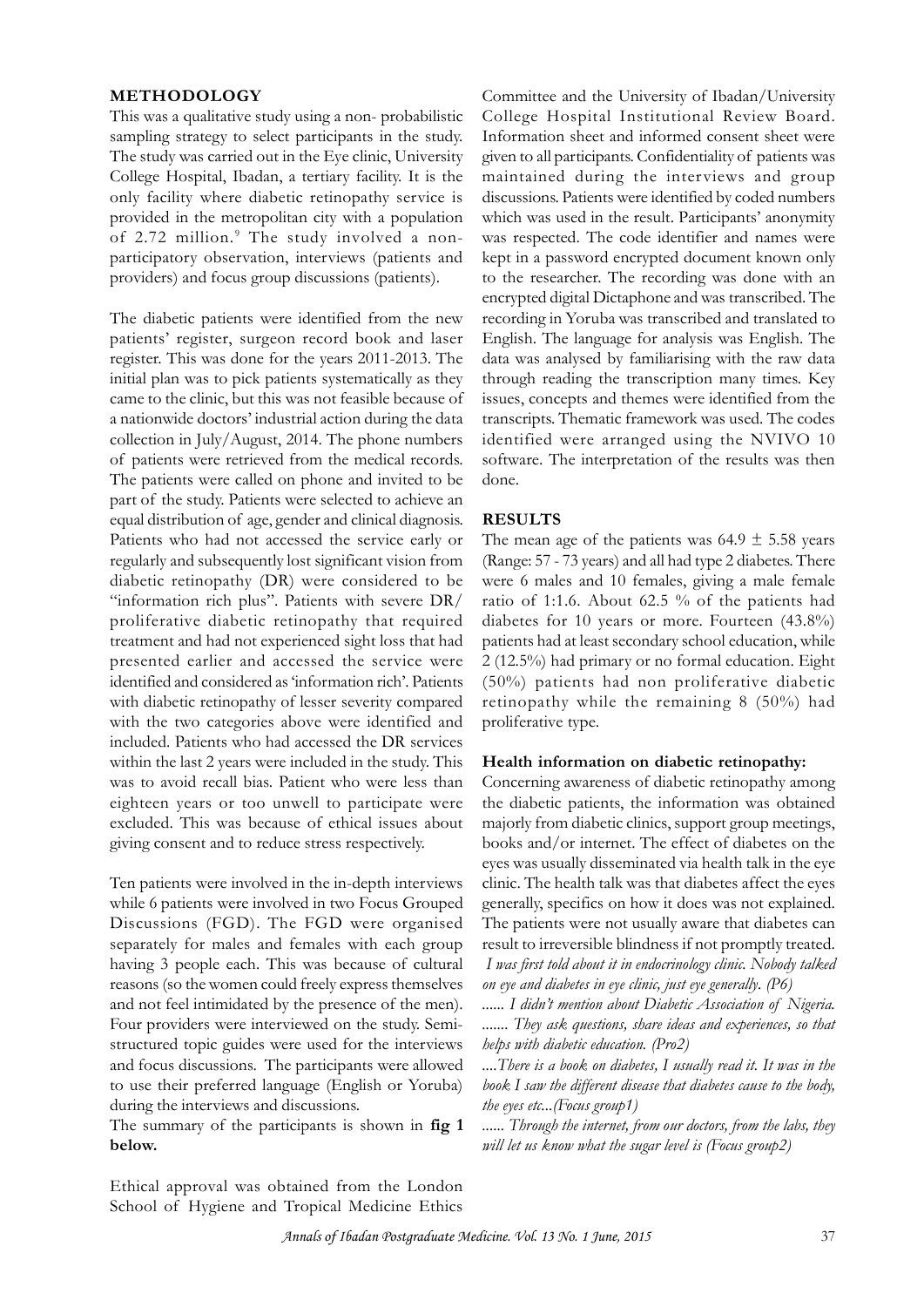Some patients became aware of the effect of diabetic retinopathy after their eyes were affected and they became blind or partially sighted.

*I don't know because it is strange to me. I have not seen anyone who had diabetes ....and that it affected the eyes until it happened to me. (Focus group 2)*

*I don't think that it affects the eyes until it affected my eyes (P8)*

The barriers were grouped under enabling/disabling factors, hospital barriers and beliefs.

# **1. Enabling/disabling factors**

#### **(a)** *Societal Norms*

These include family influence, community and societal influence.

The patients felt they became a burden to their children ........ T so they don't sometimes want to ask for help. It is more likely that the diabetic retinopathy patient had no carer to assist. This acted as a disabling factor in the<br>the patients felt they became a burden to their children<br>so they don't sometimes want to ask for help. It is<br>more likely that the diabetic retinopathy patient had<br>no carer to assist. This acted as a disabling factor i children.

 *.......I am not supposed to put my burden on the children. Or is it the money I collect for pension that is not even enough ……? That is the problem that we are facing. (P10)*

*Another challenge is that many people with retinopathy don't seem to have people who will help them, carers, I don't know which am not supposed to put my burden on the children.* Or is<br>it the money I collect for pension that is not even enough ......?<br>That is the problem that we are facing. (P10)<br>Another challenge is that many people with re *nobody directly responsible. (Pro2)*

# **(b)** *Use of Traditional Medicine*

Those who want to seek help in the clinic are advised on alternative medicine which may make the glycaemic control worse. This was raised by more than a third (b) Use of Traditional Medicine<br>Those who want to seek help in the clinic are advised<br>on alternative medicine which may make the glycaemic<br>control worse. This was raised by more than a third<br>of the participants-the focus *The herbal drugs that we were trying then didn't work. … (Focus group2)*

*...cultural beliefs in the sense that people want to use alternative therapy. …... So they want to use alternative therapy until you discover that your medicine is not being use or they are using something else in addition to it that is making the glycaemic control poor. (Pro2)*

# **(c)** *Cost and Finances*

This involved the cost of treatment of diabetes itself, cost of treatment for diabetic retinopathy - laser treatment, surgical treatment (Anti -VEFGF injections and vitrectomy).

The patients were burdened with the cost of treating the diabetes that they seem not to have extra money to pay for consultation fees in the eye clinic. When consultation fees were paid, they may not be able to afford the necessary eye treatment.

*Some drugs I am expected to buy I don't have money to buy it. Even for the diabetes treatment, …. I can't afford it. My blood glucose is sometimes high before I start to use drugs. (P10)*

*...... It is not small money that is spent on diabetes. There is a type of food one has to eat. … There is the drug to use….And it is compulsory, we like it or not to attend clinic. (Focus group1) Most of these patients cannot afford both the cost of their treatment and the cost of follow up in hospitals so they tend to either default on their medications and in doing that worsen their diabetes. And that also with no clinical evaluation, they tend to progress which will tip them into retinopathy. (Pro1)*

*.. Unfortunately, those with severe form are the ones that don't even have money, retired people, no money …. (Pro3)*

The consultation fees and fees for lasers and injections were viewed by patients as being too high for them to afford, though the patient knew that it was less than the charges in the private hospitals.

*....... The treatment of the eyes is expensive. How they can reduce the price of treatment or subsidize the price especially the people with diabetes and eye problem. For example, the laser costed N10, 000 (£35) for one eye. I did it twice per each eye. I paid N40, 000 (£140) for the two eyes. The money is too much, if they can reduce it for diabetic patients. (P5)*

*......have wanted to come for follow up, but when I come to UCH, I would be asked to pay again. That I should pay again which I have done three times, so that these eyes will not get worse... (P10)*

*When I compared it with what we pay outside, UCH is better. (Focus group2)*

*Most patients...may not be able to afford some procedures ... and this would hinder them in having access to care. (Pro1)*

 The healthcare provider felt that the cost of treatment for laser in the hospital is the cheapest in the country. However, the healthcare provider agreed that diabetic treatment should be subsidized or even given free to those who can't afford it. The patients also requested The healthcare provider felt that the cost of treatment<br>for laser in the hospital is the cheapest in the country.<br>However, the healthcare provider agreed that diabetic<br>treatment should be subsidized or even given free to<br>t

*the cheapest in the country; we charge N10, 000 (£35) per session. (Pro3)*

*I think that diabetic care should be subsidized. For some, it should actually be free. But sometimes people don't appreciate when something is completely free. (Pro2)*

*The reduction in charges will make it easy for us. …The government help people with HIV, they should also help the people with diabetes. Diabetes is even worse than HIV. (Focus group1)*

# **(d)** *Lack of Awareness of Health Insurance*

The entire patients involved paid out of pocket and none was on the National Health Insurance Scheme (NHIS). This was because most of them were not aware that health insurance covers consultation fees and drug treatment. However, those aware had logistics problems in processing registration of the scheme. *I am not aware of health insurance (focus group2)*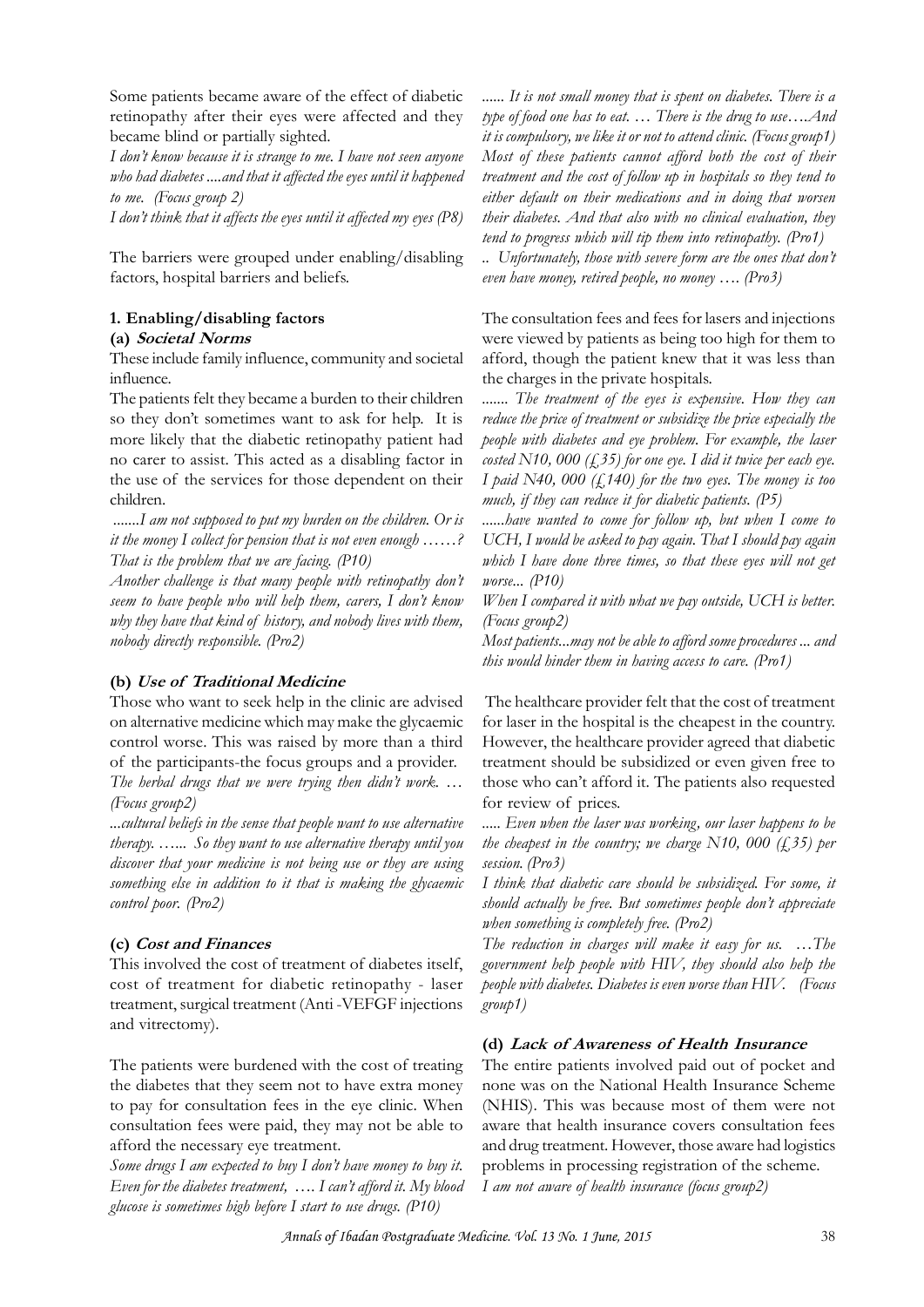*I knew about it but I didn't fill the form. I didn't want them to remove anything from the salary again. We believed they are looking for ways out to make money into their pocket. (P10) Yes, I knew about NHIS. My children are trying to help me concerning this, they have paid, but still my name is yet to come out. (Focus group1)*

## **(e)** *Transport and Distance*

This is a major concern for patients with severe visual impairment. They have difficulties in getting to the clinic if they have to take public transport. Those with mobility problems and poor sight, find accessibility to the clinic very difficult because they have no mobility support after arriving in the hospital.

*...it is the walking that is difficult for me. I don't yet have the stamina to walk. I have to walk with the help of walking stick. No good transportation when I get to the hospital (Focus group1)*

Patients living far usually were held up in traffic jams when they enter the city and had to wake up very early in the morning or sometimes sleep overnight in the city to make clinic appointment.

*… I want to tell the doctor today that if I have another appointment it should not be on Monday because on Monday from Lagos to this place I find it very difficult. Mostly on Monday, rushing before 5.30am, one find it difficult to get transport because on Monday many buses have left the park. (P9)*

# **(f)** *Escort*

Patients with severe visual impairment missed their clinic appointments if there was no one to escort them to the clinic. This was because of difficulties encountered from leaving their homes to the eye clinic like crossing roads, entering the public transport. Some of the patients had to ask neighbours or their children to accompany them so as to make the appointment. This will incur indirect costs on the strained finances.

*.....it is good to come with someone because of not seeing really. The child that comes with me has gone to school, he is doing promotional exam. … He missed school on such days I had appointment. (Focus group1)*

*.... I won't be able to come. I can't even cross the road alone myself. (P4)*

 *I cannot cross the road. When I want to go out, my children have to hold me to lead me on. The grandchild with me is coming here for the first time. (P10)*

# **2. Hospital Barriers**

These are barriers encountered by the patients in the hospitals. The patients and providers agreed that this is a major problem after the issue of cost is solved.

# **(i)** *Long Waiting Time*

There were complaints of the long waiting time that it took to see the doctors despite coming early (in the morning).

*The first time we came our time was wasted. From morning that we came, we left in the evening around 5pm. We left late…… (P3)*

*I could come in the morning and leave by 4pm at times. The last time I came from Oshogbo. I got here around 9.09am and left by 6pm. (Focus group1)*

*....for those that can come, when they get here before they see a doctor is another major barrier. They come in the morning and leave late because the volume of patients is too much for doctors to handle. (Pro3)*

The clinic has tried some modalities to help reduce waiting time

*We have late because the volume of patients is too much for doctors*<br> *to handle.* (Pro3)<br> *The clinic has tried some modalities to help reduce*<br> *What we have done recently is to cut down the number of patients*<br> *we see we set to handle.* (*Pro3*)<br> *What we have done recently is to cut down the number of patients*<br> *we see. If you don't have appointment and is not an emergency,*<br> *we won't see you. We stagger appointments so that the ret we won't see you. We stagger appointments so that the retinal clinic could be finished by 2.00pm. (Pro3)*

# **(ii)** *Appointment Scheduling*

The clinic appointments were fine by the patients except those who come from outside the city. They have problems when given appointments on Mondays because of difficulty in getting public transport and traffic jams in the city.

*….I wanted to tell the doctor today next appointment should not be on Monday …May be another weekday will be better. (P9)*

Those who are attending the diabetic clinic in UCH are afraid Monday appointments will clash with their eye clinic appointments and therefore prefer other day appointment.

*... . But I am thinking this might happen because Monday is my endocrinology clinic and I come usually before on Wednesday, but now I am given Monday appointments. (P6)*

Patients sometimes have difficulties in changing their appointment time if missed and may have emotional endocrinology clinic and I come usually before on Wedi<br>now I am given Monday appointments. (P6)<br>Patients sometimes have difficulties in chang<br>appointment time if missed and may have es<br>disturbance because of this.<br>When I c

*When I came back to take another appointment date, the way the man shun me off; I felt like crying [tears almost drop from my eyes]. (Focus group1)*

*..In the office where they issue card, the man there shouted at me. I was even pleading with him; he was shouting at me that the doctors will complain. (P1)*

# **(iii)** *Health Worker's Attitude*

The attitudes of some health workers were viewed to be harsh and disrespectful by the patients though some changes have been noticed. This was the view of half (iii) *Health Worker's Attitude*<br>The attitudes of some health workers were viewed to<br>be harsh and disrespectful by the patients though some<br>changes have been noticed. This was the view of half<br>of the participants. The pati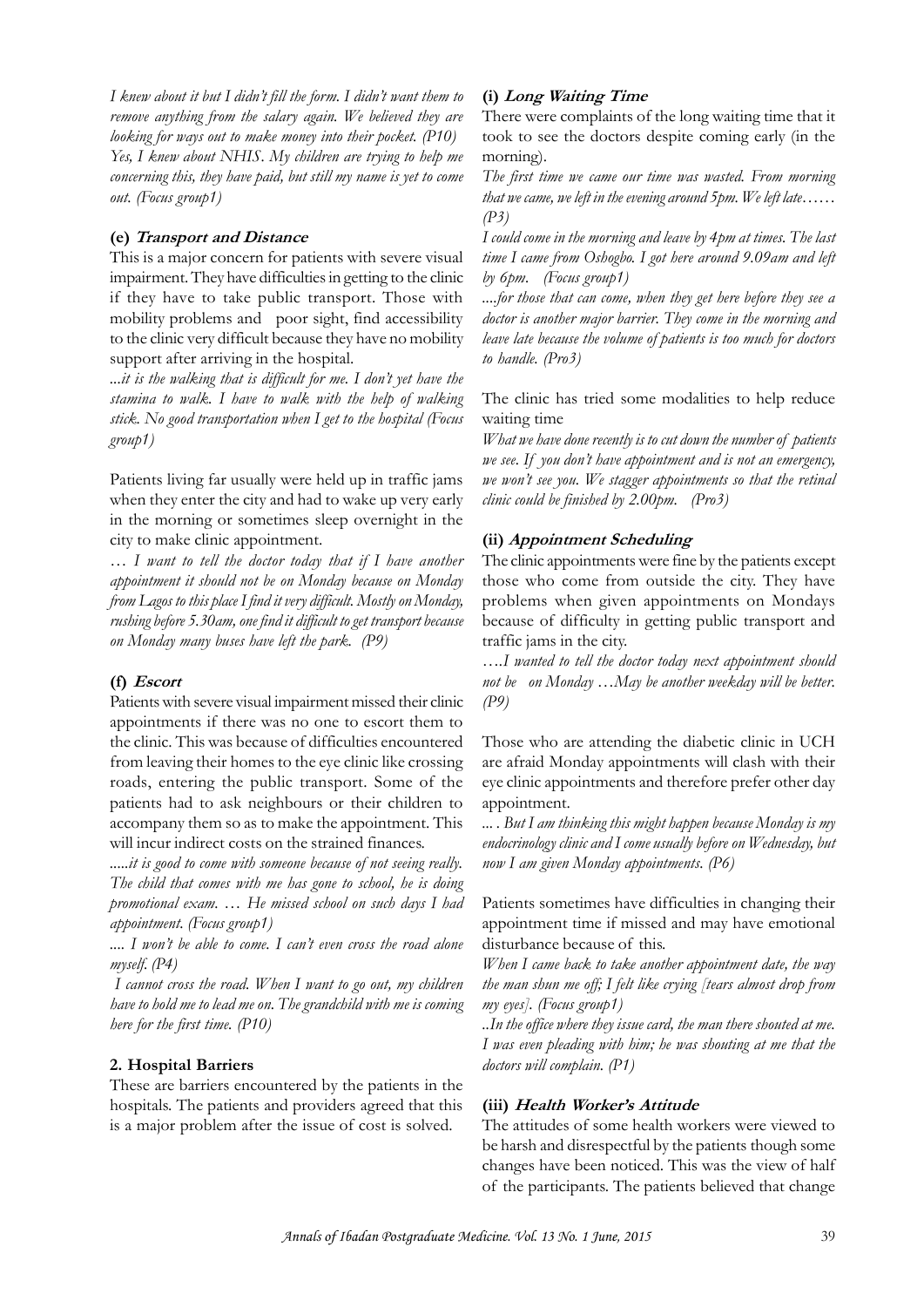is necessary, only that they don't have a choice of where  $\frac{v}{\sqrt{2}}$   $\frac{Equipn}{2}$ <br>to go for the services. to go for the services.

*The nurses have changed just a little. They are harsh to people, they shout and abuse one. Like as we sat down here for a while now, they can come and shout - move/ adjust. They should talk to us politely and recognise that we are decent people. We, the sick people that come to the hospital, are not really happy coming here. (Focus group1)*

*...the staffs are doing very well. ...... Unlike before, they are harsh. It appears they have changed the people here.. (P6)*

## **(iv)** *Poor Hospital Record Keeping*

The case records at times are missing and patients had to wait for a long time for the case records to be found. This results in delay in seeing the doctors. At times, the case records were not found and temporary case records were opened. This further delayed the patients because a thorough check had to be made again. This made patients very agitated and worried. *Another thing is the file you just mentioned. Sometimes they look for my case note for a long time.. They will look for it, look for it in many departments and it will not be found. (Focus group1)*

*After she had her operation, they didn't know where the case note was. One hour was used to retrieve the case note from the ward. (P5)*

*..... It seems to be a tall order to get record of diabetic patients, case note get missing.... What happens to our own case notes and record keeping? In the clinic you keep seeing temporary case notes because the records are missing. (Pro 2)*

## **(v)** *Equipment Malfunction*

The laser machine has been non-functional for about one year now. This has made patients unable to have treatment and they have to be referred outside the hospital for treatment.

*.....laser was donated to UCH and, we were using it. …..It broke down, we called the engineers who came to repair it. It has broken down again; but when the engineers sent their bill; the hospital felt the money was too much. Since 8 months to one year now, we have not done any laser treatment. We are reviewing the patients and referring those that need laser. (Pro3)*

*He said he wants to use laser for me for the left eye, but the laser machine was not working. I was then referred to Lagos. (P10)*

The attempts at convincing the hospital management to repair the laser machine had not been fruitful because of the cost involved. However, the Ophthalmological Society of Nigeria was planning to organize a repair workshop for all ophthalmic equipment in the country before the annual conference slated for August in Ibadan. However, the workshop was recently cancelled because the engineers were advised by their embassy against travelling to Nigeria due to the Ebola scare.

# **(vi)** *Power Failure*

Lack of constant electricity was viewed by the provider as a cause of delay in giving optimum care to the patient because of delays caused. This resulted in long waiting time and increased cost of treatment.



**Figure 1:** Summary of participants in the study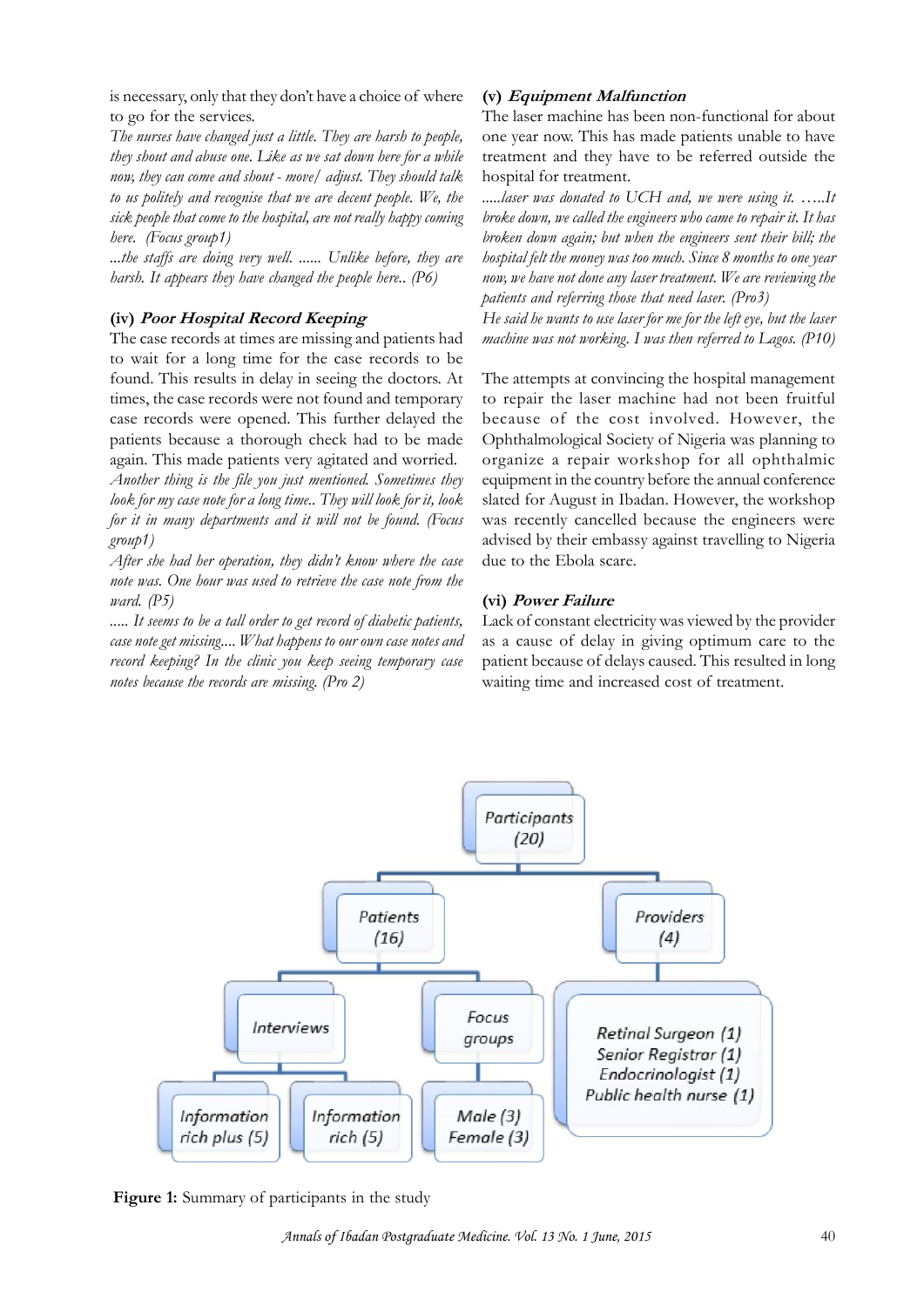#### **(vii)** *Lack of Clarity of Information*

The patients were more anxious when no one informs them about what is happening and the possibility of their being seen when the clinic is almost ending.

#### **3. Belief**

#### *Curative Expectations*

The expectation of patients with diabetic retinopathy and poor vision is very high. They believe that when they reach the hospital all their problems will be solved and vision will be back to before.

*... I thought that there will be a way out that the eyes that is not seeing will see again. (Focus group2)*

*......our expectation when we come to the eye clinic is "that miracle will happen", …we must see clearly. (Focus group1)*

 *Patients usually come late and their expectations are quite high. (Pro1)*

When the expectations were not met, they were not willing to continue care. Patients wondered if there were no drug or eye drops that can be prescribed or spectacles to correct the problem.

*I don't think I can be coming here without any good result. I expected a good result at my initial coming. That's why I have being here many times. (P10)*

*The expectation is that if eyes cannot see well/read well, one should be given appropriate spectacles to correct the defect. (Focus group2)*

#### **DISCUSSION**

Many of the patients had an erroneous belief that diabetic retinopathy is symptomatic and this will give them sign to seek care. Lack of knowledge of the asymptomatic nature of diabetic retinopathy makes patient present mostly when symptoms develop.<sup>10</sup> further deterioration of the situation in the eyes. Cost Patients sometimes refuse referral from the physician for eye check because they have no visual complaints. The belief that only when there is pain or reduction in vision or need for glasses is when eye check is necessary need to be cleared among diabetic patients in the locality. Patients with diabetes need to be aware of burden from cost of services and treatment. The the importance of regular annual retinal examination and eye check-up.

The health education about diabetic retinopathy appeared to be learnt mainly in the diabetic clinic. Little education was given in the eye clinic except by the doctors who have limited time to counsel the patients due to the volume of work and patients they have to see. Schoenfeld et al found that where complications of diabetic retinopathy are explained to patients, services were more utilised.<sup>11</sup> Other authors found similar results.<sup>4,6,12</sup> The education in the eye clinic should eye dila include explanation of what diabetic retinopathy is, its see. Schoenteld et al found that where complications minutes of diabetic retinopathy are explained to patients, du services were more utilised.<sup>11</sup> Other authors found include explanation of what diabetic retinopathy is, i If possible, patients' fundus photos could be used to

harness compliance to diabetic care, treatment and response during one on one review. The health talk should be more detailed on the effect of diabetes on the eyes and the likelihood of it resulting in irreversible blindness if not given proper care.<sup>5,7</sup>

The participants in this study believed they could get more information and education on diabetes and retinopathy from the internet apart from the doctors and nurses. This could be due to the tertiary education status of majority of the participants and that the study site is an urban centre.

#### **Key Barriers Identified**

#### *Social norms*

The patients felt reluctant in asking their children for assistance for the care of the diabetes and treatment needed for retinopathy. This was because they don't want to be a burden. However, if treatment is not sought, dependence is more since their vision and quality of life worsen. Geneau et al found that elderly cataract patients felt embarrassed or ashamed to ask for help from their children/immediate families in East Africa.<sup>13</sup> cataract patients felt embarrassed or ashamed to ask<br>for help from their children/immediate families in East<br>Africa.<sup>13</sup><br>Cost and finances<br>This was a major barrier to the use of the service<br>mentioned by both patients and p

#### *Cost and finances*

mentioned by both patients and providers. Costs include the cost of treatment of diabetes itself, the cost of the (strict) diet they had to adhere to as well as cost of eye treatment(s) that is received.

The cost of laser treatment and injections when necessary makes patient delay their care. This results in cost of the (strict) diet they had to adhere to as well as<br>
cost of eye treatment(s) that is received.<br>
The cost of laser treatment and injections when<br>
necessary makes patient delay their care. This results in<br>
further de care.<sup>6</sup>

Lack of health insurance is a known barrier to eye service uptake.<sup>10,12</sup> The insurance helps to alleviate the has been noted to be barrier to diabetic retinopathy<br>care.<sup>6</sup><br>Lack of health insurance is a known barrier to eye<br>service uptake.<sup>10,12</sup> The insurance helps to alleviate the<br>burden from cost of services and treatment. The<br>p patients need to be encouraged to register in the National Health Insurance Scheme to ease the burden of care of the disease and eye care.

#### *Waiting time*

Long waiting time has made the patients complained and reluctant in coming to the clinic. Patients are even informed from referral clinics/hospitals that the visits might take the whole day. Long waiting time maybe due to the high volume of eye patients to the doctors, incessant power failure and delays from visual testing, eye dilation and case records retrieval. This may make the family or friends who escorted the patients not willing to come again because of opportunity cost of income or time lost.7,14,15 The staggered appointment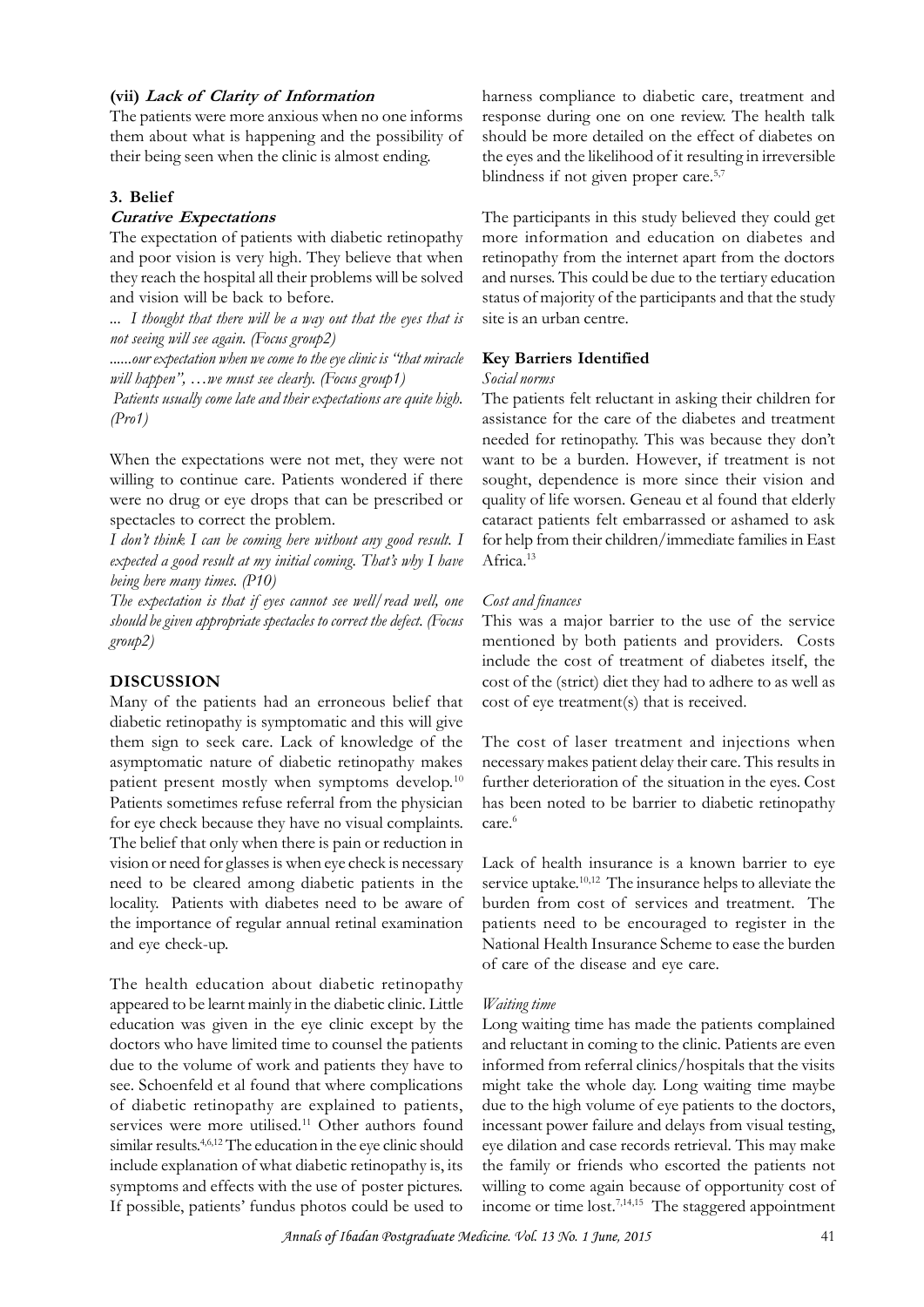just recently introduced to reduce the waiting time needs to be evaluated to be sure it is working as desired. would be missing the health talks in the early mornings. Modalities have to be put in place to ensure that health Howev education is an on-going process throughout the patient's experience in the eye clinic. Long waiting time However, with staggered appointments, the patients<br>would be missing the health talks in the early mornings. may<br>Modalities have to be put in place to ensure that health<br>Howev<br>education is an on-going process throughout th rendered. <sup>16</sup>

## *Staff attitudes*

Lack of empathy from the health staff in the clinic acted as a barrier while the patients are waiting to see the doctors. Patients felt this was because the clinic is a government facility and people are treated anyhow without sympathy. This resulted in patients' agitation and harsh response to the clinic's health staff. Some other patients tried to be indifferent so that they will not be delayed further. In other research, health staff attitudes to patients have been noted to make patients without sympathy. This resulted in<br>and harsh response to the clinic's<br>other patients tried to be indifferer<br>not be delayed further. In other res<br>attitudes to patients have been note<br>fearful of attending clinics.<sup>7,16</sup>

#### *Appointment scheduling/case records*

The appointment scheduling methods has been changed overtime, from the record officers booking patients to the ophthalmic assistants booking beside the doctors. This was to ensure that the quota for each clinic is not exceeded. However, some challenges still exist. Strict adherence to appointment schedules should be School of Hygiene and Tropical Medicine, UK and encouraged as well as room to accommodate emergencies and genuine concerns.

The missing case records affected the flow of patient 1. care and patient care itself. Patients were worried when their case records were not found and had to explain to the doctor again the complaints in their eyes. Such patients had to be re-examined as new patients. This resulted in further delay and hampered their management. Delays in retrieval of case records added their case records were not found and had to explain<br>to the doctor again the complaints in their eyes. Such<br>patients had to be re-examined as new patients. This 2. **B**<br>resulted in further delay and hampered their re<br>manage it is to encourage computerization of the patients' record in the hospital.

The study however had some limitations. The qualitative study may have introduced some selection bias in the participants in the study. The small number of participants in the study may make it not generalizable to the whole population of the diabetics in the eye clinic. However, it forms a basis for further work. 5. The doctors' industrial action may have affected the study since more patients could have being recruited especially for the focus group discussion to get more varied opinion of patients if there was no strike. However, effort was made to explore more views from the participants in the study. The researcher was a healthcare provider in the study site. It is possible

However, with staggered appointments, the patients translation of the recording from Yoruba to English that the patients being aware of this might not divulge detailed information despite questioning. The that the patients being aware of this might not divulge<br>detailed information despite questioning. The<br>translation of the recording from Yoruba to English<br>may have introduced some bias into the study. may have introduced some bias into the study. However, the researcher whose mother tongue is Yoruba did his best to ensure that the translation is literal as heard from the recordings. All the participants had type 2 diabetes. It is possible that the barriers experienced by type 1 diabetic patients might be different. However, the most common type of diabetes in the environment is type 2.

# **CONCLUSION**

In conclusion, this study has created an opportunity for diabetic patients to voice their feelings about the service they receive and aspects for improvement. It **CONCLUSION**<br>In conclusion, this study has created an opportunity<br>for diabetic patients to voice their feelings about the<br>service they receive and aspects for improvement. It<br>has also helped to know the views of the provid The main barriers identified include waiting time, lack In conclusion, this study has created an opportunity<br>for diabetic patients to voice their feelings about the<br>service they receive and aspects for improvement. It<br>has also helped to know the views of the providers.<br>The main finances, staff attitudes and appointment scheduling problems. These appeared to be barriers in other has also helped to know the views of the providers.<br>The main barriers identified include waiting time, lack<br>of health education on diabetic retinopathy, cost and<br>finances, staff attitudes and appointment scheduling<br>problem help to provide evidence on the current service and facilitate changes where necessary. settings. It is hoped that the results of the study will<br>help to provide evidence on the current service and<br>facilitate changes where necessary.<br>**ACKNOWLEDGEMENT**<br>The advice of Dr Maria Zuurmond during planning<br>and analysi

## **ACKNOWLEDGEMENT**

and analysis stage. Financial support from London facilitate changes where necessary.<br> **ACKNOWLEDGEMENT**<br>
The advice of Dr Maria Zuurmond during planning<br>
and analysis stage. Financial support from London<br>
School of Hygiene and Tropical Medicine, UK and<br>
Commonwealth Scho Commonwealth Scholarship Commissions

#### **REFERENCES**

- 1. International Diabetes Federation. IDF Diabetes Atlas sixth ed. 2013. Cited Jan 18,2014. International Diabetes Federation; 2013. Available from: http/www.diabetesatlas.com/download
- 2. **Burgess PI,** Msukwa G, Beare NA V. Diabetic retinopathy in sub-Saharan Africa: meeting the challenges of an emerging epidemic. BMC Med. 2013;11:157.
- 3. **Burgess PI,** Msukwa G, Beare NA V. Diabetic retinopathy in sub-Saharan Africa: meeting the challenges of an emerging epidemic. BMC Med. 2013;11 :157. **Burgess PI,** Msukwa G, Beare NA V. Diabetic<br>retinopathy in sub-Saharan Africa: meeting the<br>challenges of an emerging epidemic. BMC Med.<br>2013;11 :157.<br>**Adriono G,** Wang D, Octavianus C, Congdon N.<br>Use of eye care services
- 4. **Adriono G,** Wang D, Octavianus C, Congdon N. 930–935. 2013;11 :157.<br> **4. Adriono G,** Wang D, Octavianus C, Congdon N.<br>
Use of eye care services among diabetic patients<br>
in urban Indonesia. Arch Ophthalmol. 2011;129:<br>
930–935.<br> **5. Wang D,** Ding X, He M, *et al*. Use of eye ca
- services among diabetic patients in urban and rural China. Ophthalmology. 2010;117: 1755–1762.
- 6. **Hartnett ME,** Key IJ, Loyacano NM, Horswell RL, Desalvo KB. Perceived barriers to diabetic eye care: qualitative study of patients and physicians. Arch Ophthalmol. 2005;123 :387–391.